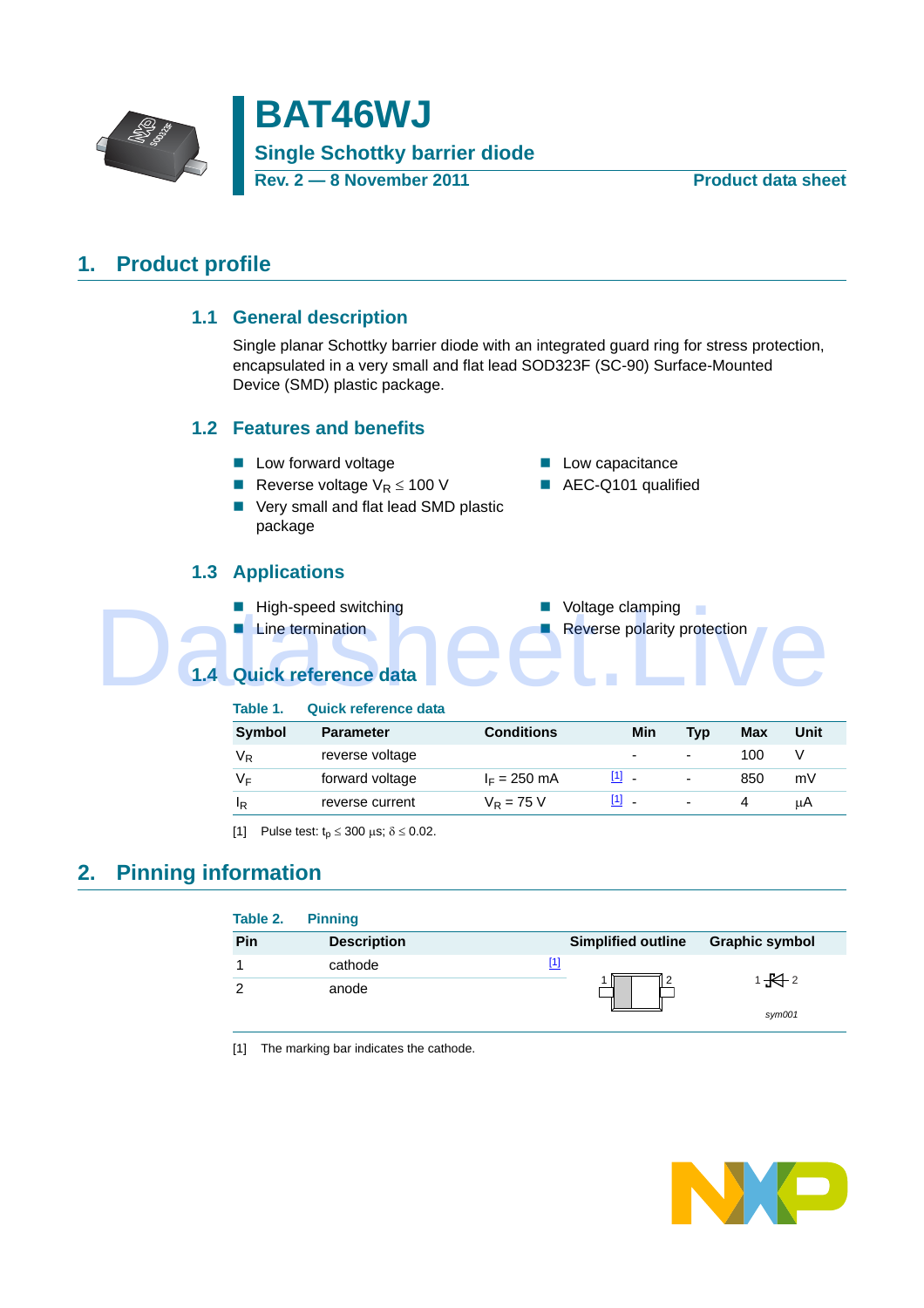## <span id="page-1-4"></span>**3. Ordering information**

| Table 3.    | <b>Ordering information</b> |                                          |         |  |  |
|-------------|-----------------------------|------------------------------------------|---------|--|--|
| Type number | Package                     |                                          |         |  |  |
|             | <b>Name</b>                 | <b>Description</b>                       | Version |  |  |
| BAT46WJ     | SC-90                       | plastic surface-mounted package; 2 leads | SOD323F |  |  |

### <span id="page-1-5"></span>**4. Marking**

| <b>Table 4. Marking codes</b> |                     |
|-------------------------------|---------------------|
| Type number                   | <b>Marking code</b> |
| BAT46WJ                       | JK                  |

## <span id="page-1-6"></span>**5. Limiting values**

#### **Table 5. Limiting values**

*In accordance with the Absolute Maximum Rating System (IEC 60134).*

| <b>Symbol</b>               | <b>Parameter</b>                       | <b>Conditions</b>               | <b>Min</b>                     | <b>Max</b> | Unit |
|-----------------------------|----------------------------------------|---------------------------------|--------------------------------|------------|------|
| $V_{R}$                     | reverse voltage                        |                                 | $\blacksquare$                 | 100        | V    |
| ΙF                          | forward current                        |                                 | $\overline{\phantom{a}}$       | 250        | mA   |
| <b>IFSM</b>                 | non-repetitive peak<br>forward current | square wave;<br>$t_{p}$ < 10 ms | $[1]$ $\overline{\phantom{a}}$ | 2.5        | A    |
| $P_{\text{tot}}$            | total power dissipation                | $T_{amb} \leq 25 °C$            | $[2][4]$ $-$                   | 400        | mW   |
|                             |                                        |                                 | $[3][4]$ $-$                   | 715        | mW   |
| T,                          | junction temperature                   |                                 |                                | 150        | °C   |
| $\mathsf{T}_{\mathsf{amb}}$ | ambient temperature                    |                                 | $-55$                          | $+150$     | °C   |
| ${\mathsf T}_{\text{stg}}$  | storage temperature                    |                                 | $-65$                          | $+150$     | °C   |

<span id="page-1-0"></span>[1]  $T_i = 25$  °C before surge.

<span id="page-1-1"></span>[2] Device mounted on an FR4 Printed-Circuit Board (PCB), single-sided copper, tin-plated and standard footprint.

<span id="page-1-3"></span>[3] Device mounted on an FR4 PCB, single-sided copper, tin-plated, mounting pad for cathode 1 cm<sup>2</sup>.

<span id="page-1-2"></span>[4] Reflow soldering is the only recommended soldering method.

## <span id="page-1-7"></span>**6. Thermal characteristics**

| Table 6.      | <b>Thermal characteristics</b> |                   |              |                 |     |      |
|---------------|--------------------------------|-------------------|--------------|-----------------|-----|------|
| Symbol        | <b>Parameter</b>               | <b>Conditions</b> | Min          | Tvp             | Max | Unit |
| $R_{th(i-a)}$ | thermal resistance from        | in free air       | $[1][3]$ $-$ | $\sim$ 10 $\pm$ | 310 | K/W  |
|               | junction to ambient            |                   | $[2][3]$ $-$ | $\sim$          | 175 | K/W  |

**Product data sheet** 2 of 12 and 2 of 12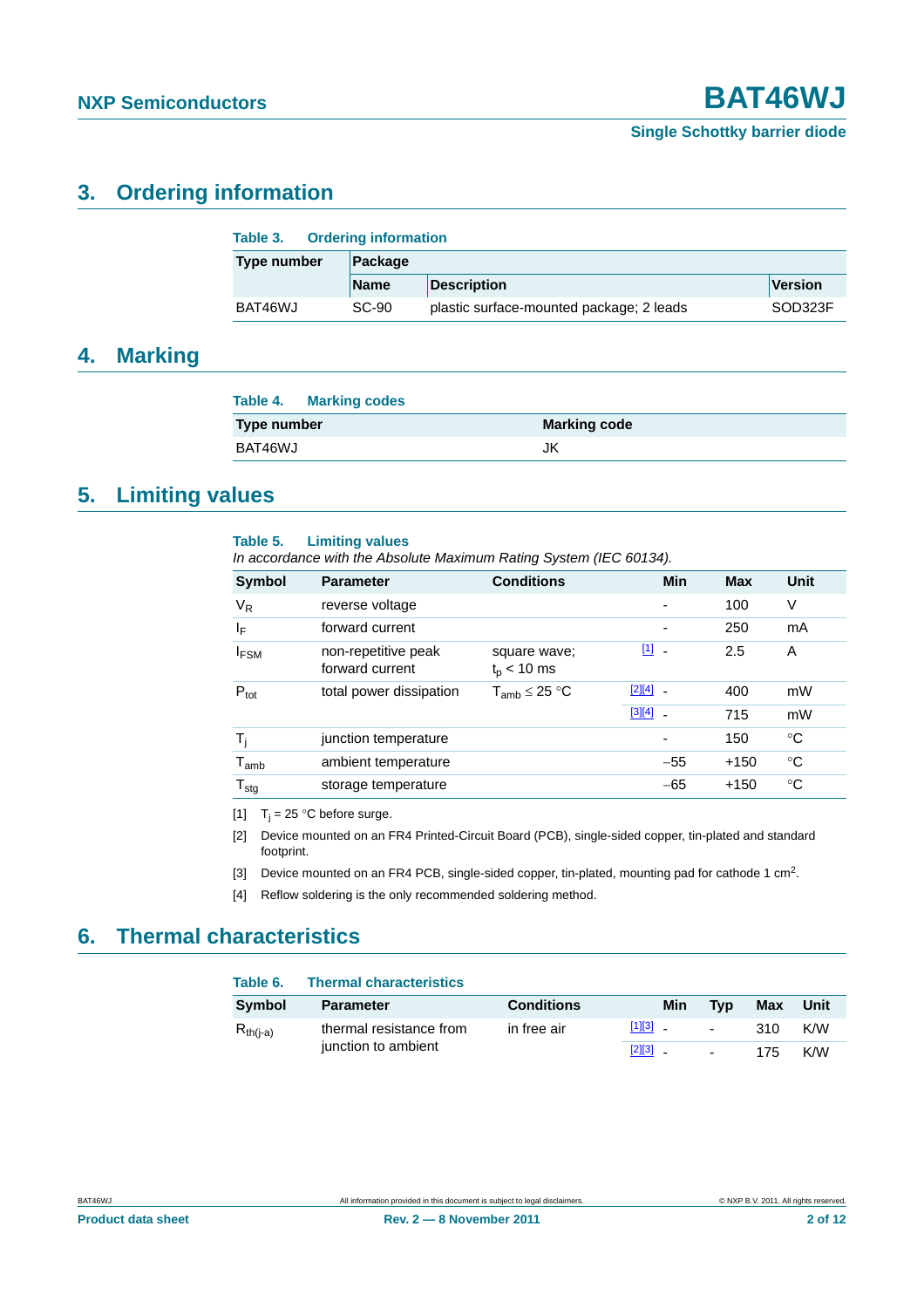#### **Single Schottky barrier diode**

#### **Table 6. Thermal characteristics** *…continued*

| Symbol         | <b>Parameter</b>                                    | <b>Conditions</b> | Min       | Tvp    | Max | Unit |
|----------------|-----------------------------------------------------|-------------------|-----------|--------|-----|------|
| $R_{th(i-sp)}$ | thermal resistance from<br>junction to solder point |                   | $[4]$ $-$ | $\sim$ | 35  | K/W  |

<span id="page-2-0"></span>[1] Device mounted on an FR4 PCB, single-sided copper, tin-plated and standard footprint.

<span id="page-2-2"></span>[2] Device mounted on an FR4 PCB, single-sided copper, tin-plated, mounting pad for cathode 1 cm<sup>2</sup>.

<span id="page-2-1"></span>[3] Reflow soldering is the only recommended soldering method.

<span id="page-2-3"></span>[4] Soldering point of cathode tab.

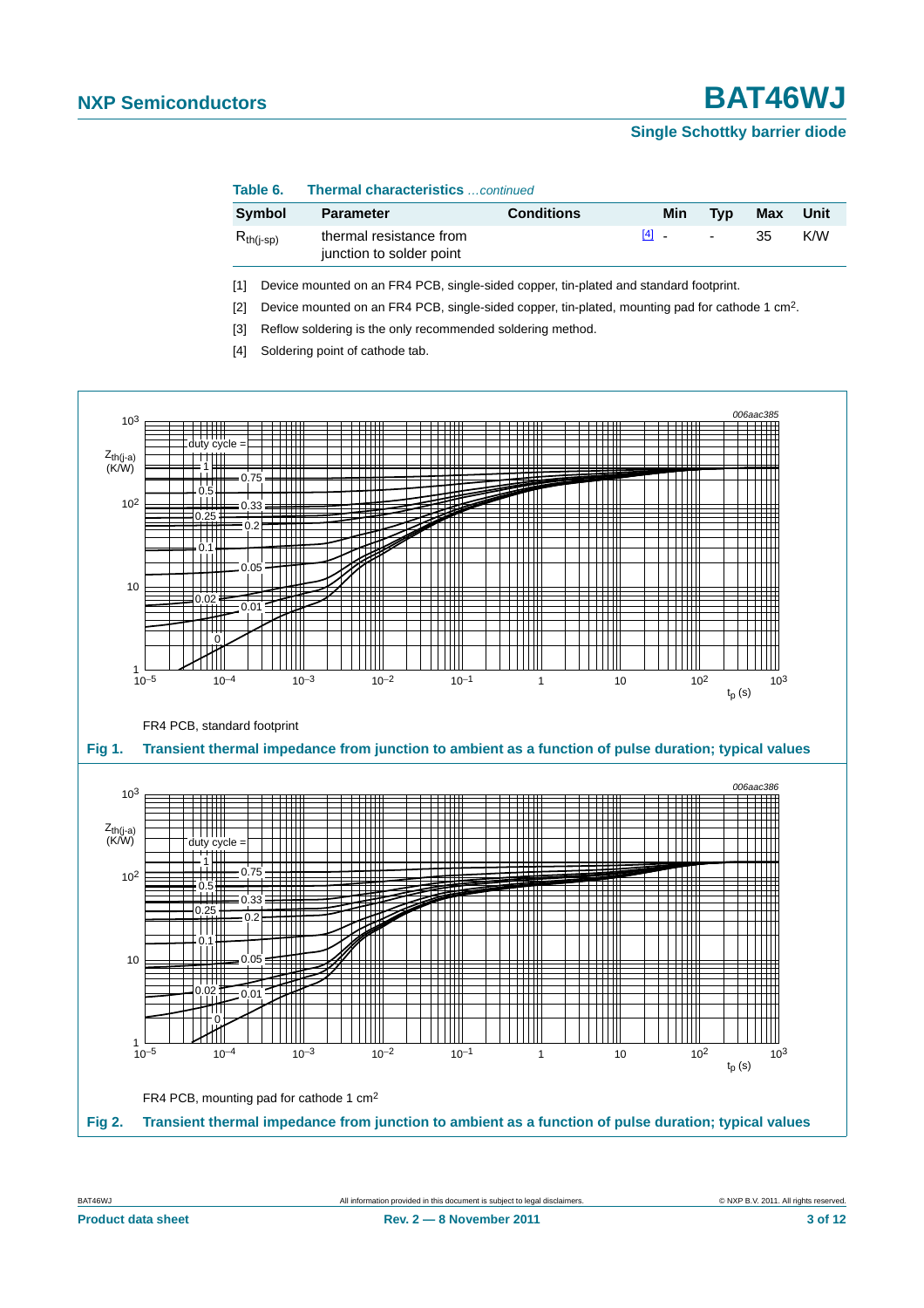## <span id="page-3-3"></span>**7. Characteristics**

<span id="page-3-2"></span>

| <b>Symbol</b> | <b>Parameter</b>                       | <b>Conditions</b>                      | Min                          | <b>Typ</b>     | <b>Max</b>               | Unit    |
|---------------|----------------------------------------|----------------------------------------|------------------------------|----------------|--------------------------|---------|
| $V_F$         | forward voltage                        |                                        | $\boxed{1}$                  |                |                          |         |
|               |                                        | $I_F = 0.1$ mA                         | -                            | 175            | 200                      | mV      |
|               |                                        | $I_F = 10$ mA                          |                              | 315            | 350                      | mV      |
|               |                                        | $I_F = 10$ mA; $T_i = -40$ °C          |                              |                | 470                      | mV      |
|               |                                        | $I_F = 50$ mA                          | $\overline{\phantom{0}}$     | 415            | 475                      | mV      |
|               |                                        | $I_F = 50$ mA; $T_i = -40$ °C          |                              | -              | 560                      | mV      |
|               |                                        | $I_F = 250$ mA                         |                              | 710            | 850                      | mV      |
| $I_R$         | reverse current                        |                                        | $[1]$                        |                |                          |         |
|               |                                        | $V_R = 1.5 V$                          | $\overline{\phantom{a}}$     | 0.2            | 0.5                      | μA      |
|               | $V_R = 1.5 V$ ; T <sub>i</sub> = 60 °C |                                        |                              | 12             | μA                       |         |
|               | $V_R = 10 V$                           | Ξ.                                     | 0.3                          | 0.8            | $\mu$ A                  |         |
|               | $V_R = 10 V$ ; T <sub>i</sub> = 60 °C  |                                        |                              | 20             | μA                       |         |
|               | $V_R = 50 V$                           | ä,                                     | 0.7                          | $\overline{2}$ | $\mu$ A                  |         |
|               | $V_R = 50 V$ ; T <sub>i</sub> = 60 °C  | -                                      | $\qquad \qquad \blacksquare$ | 44             | μA                       |         |
|               |                                        | $V_R = 75 V$                           | ۰                            | 1              | 4                        | $\mu$ A |
|               |                                        | $V_R = 75 V$ ; T <sub>i</sub> = 60 °C  | $\qquad \qquad \blacksquare$ | -              | 80                       | μA      |
|               |                                        | $V_R = 100 V$                          |                              | 2              | 9                        | μA      |
|               |                                        | $V_R = 100 V$ ; T <sub>i</sub> = 60 °C |                              | $\frac{1}{2}$  | 120                      | μA      |
|               |                                        | $V_R = 100 V$ ; T <sub>i</sub> = 85 °C |                              |                | 600                      | μA      |
| $C_d$         | diode capacitance                      | $f = 1$ MHz                            |                              |                |                          |         |
|               |                                        | $V_R = 0 V$                            |                              | ÷,             | 39                       | pF      |
|               |                                        | $V_R = 1 V$                            |                              |                | 21                       | pF      |
| $t_{rr}$      | reverse recovery time                  |                                        | $\boxed{2}$ -                | 5.9            | $\overline{\phantom{0}}$ | ns      |

<span id="page-3-0"></span>[1] Pulse test:  $t_p \le 300 \text{ }\mu\text{s}; \delta \le 0.02.$ 

<span id="page-3-1"></span>[2] When switched from  $I_F = 10$  mA to  $I_R = 10$  mA;  $R_L = 100 \Omega$ ; measured at  $I_R = 1$  mA.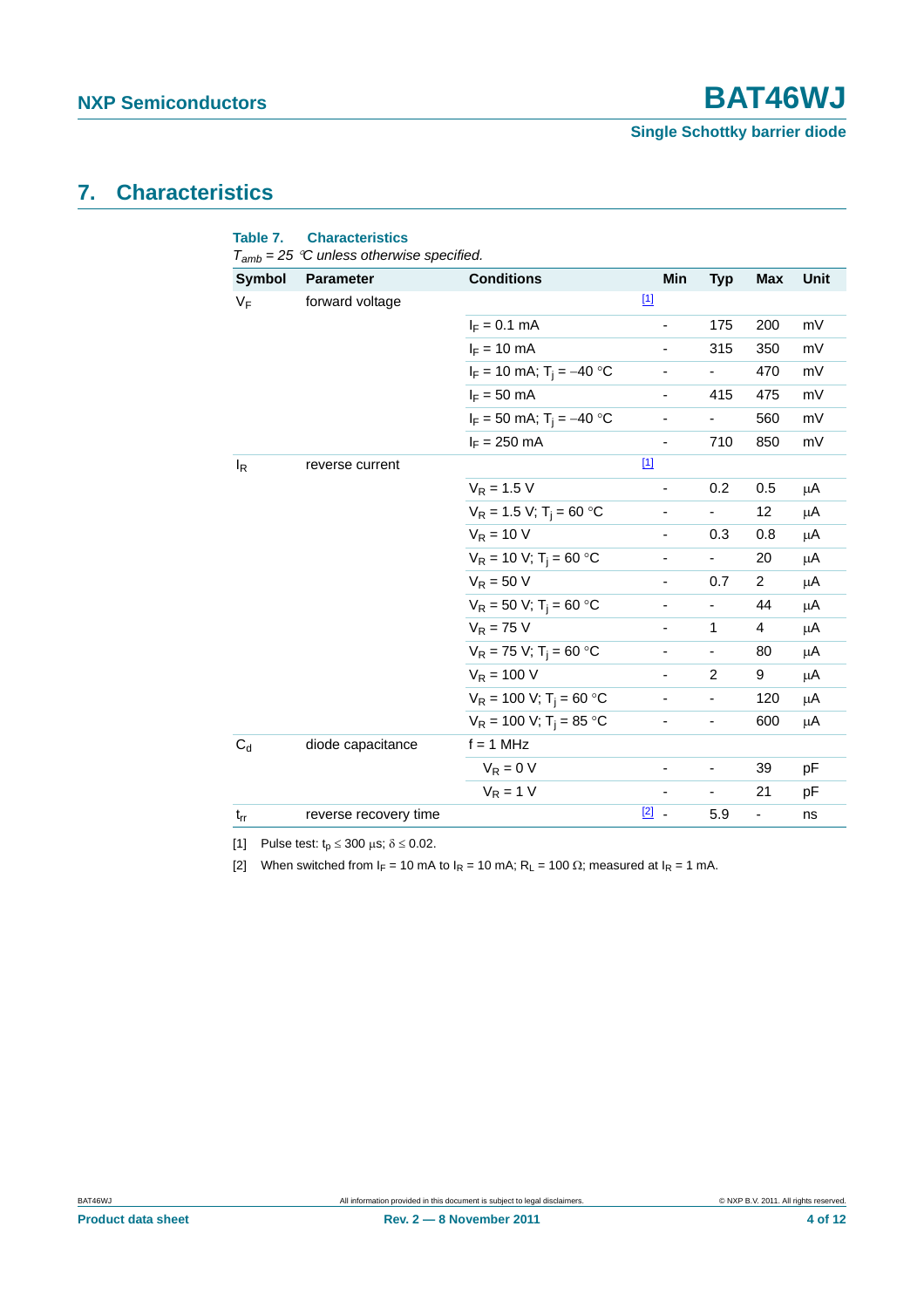#### **Single Schottky barrier diode**

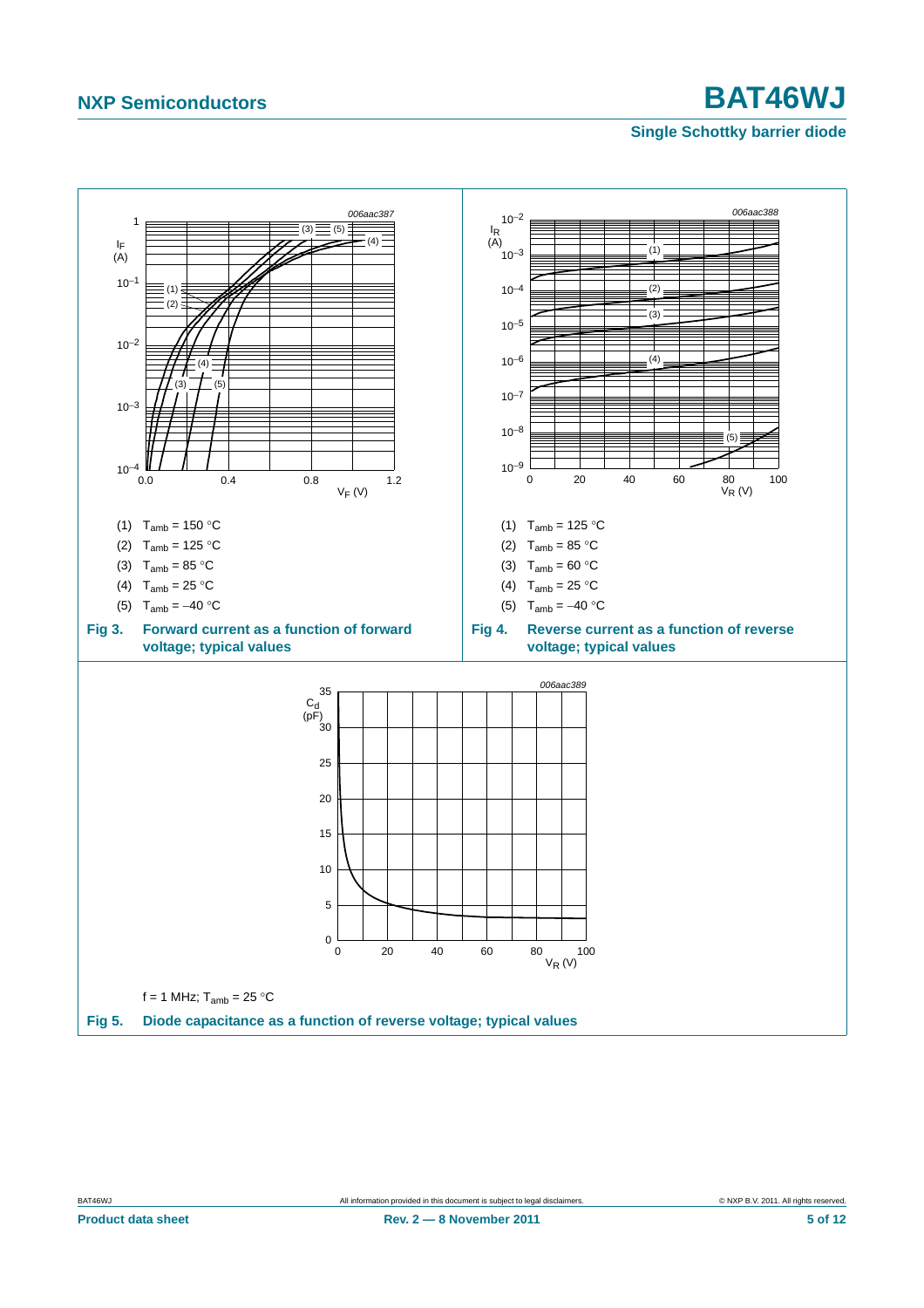#### <span id="page-5-0"></span>**Single Schottky barrier diode**



<span id="page-5-2"></span><span id="page-5-1"></span>BAT46WJ All information provided in this document is subject to legal disclaimers. © NXP B.V. 2011. All rights reserved.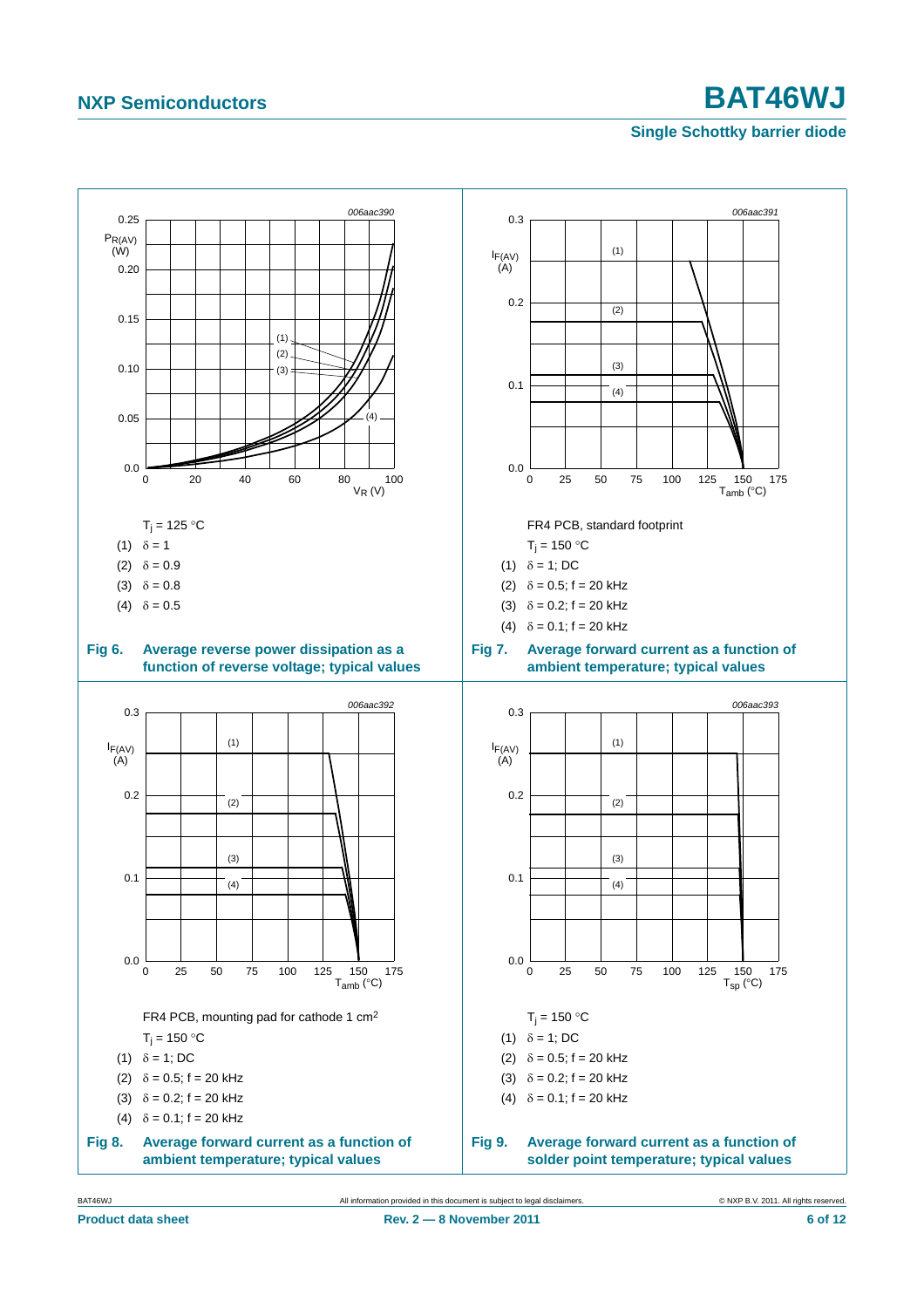**Single Schottky barrier diode**

## <span id="page-6-0"></span>**8. Test information**



#### **Fig 10. Reverse recovery time test circuit and waveforms**



The current ratings for the typical waveforms as shown in [Figure 7](#page-5-0), [8](#page-5-1) and [9](#page-5-2) are calculated according to the equations:  $I_{F(AV)} = I_M \times \delta$  with  $I_M$  defined as peak current,

 $I_{RMS}$  =  $I_{F(AV)}$  at DC, and  $I_{RMS}$  =  $I_M \times \sqrt{\delta}$  with I<sub>RMS</sub> defined as RMS current.

#### <span id="page-6-1"></span>**8.1 Quality information**

This product has been qualified in accordance with the Automotive Electronics Council (AEC) standard *Q101 - Stress test qualification for discrete semiconductors*, and is suitable for use in automotive applications.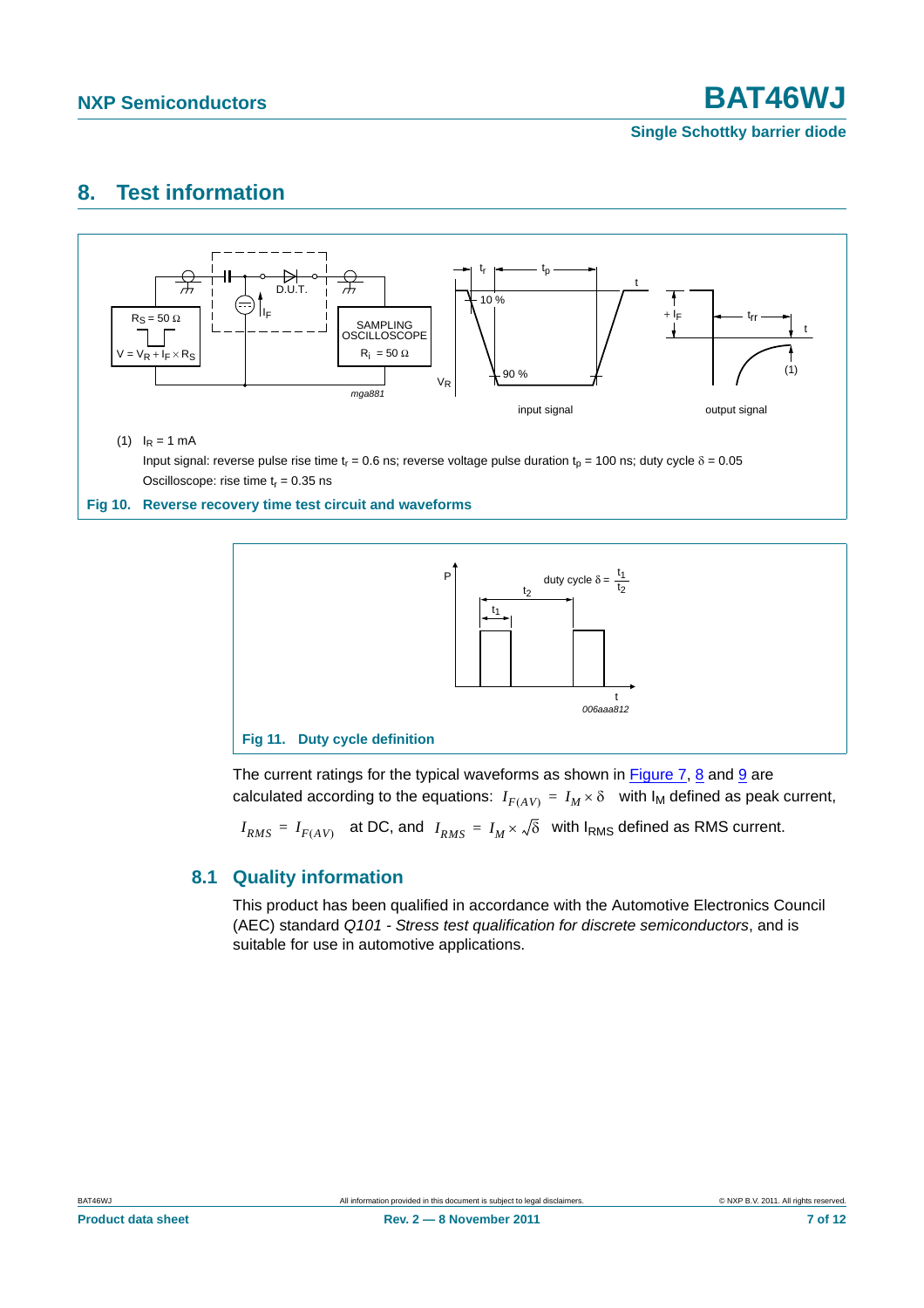**Single Schottky barrier diode**

## <span id="page-7-1"></span>**9. Package outline**



## <span id="page-7-2"></span>**10. Packing information**

#### **Table 8. Packing methods**

*The indicated -xxx are the last three digits of the 12NC ordering code.[\[1\]](#page-7-0)*

| Type number Package | <b>Description</b>                     |        | <b>Packing quantity</b> |
|---------------------|----------------------------------------|--------|-------------------------|
|                     |                                        | 3000   | 10000                   |
| BAT46WJ             | SOD323F 4 mm pitch, 8 mm tape and reel | $-115$ | -135                    |

<span id="page-7-0"></span>[1] For further information and the availability of packing methods, see [Section 14.](#page-10-0)



## <span id="page-7-3"></span>**11. Soldering**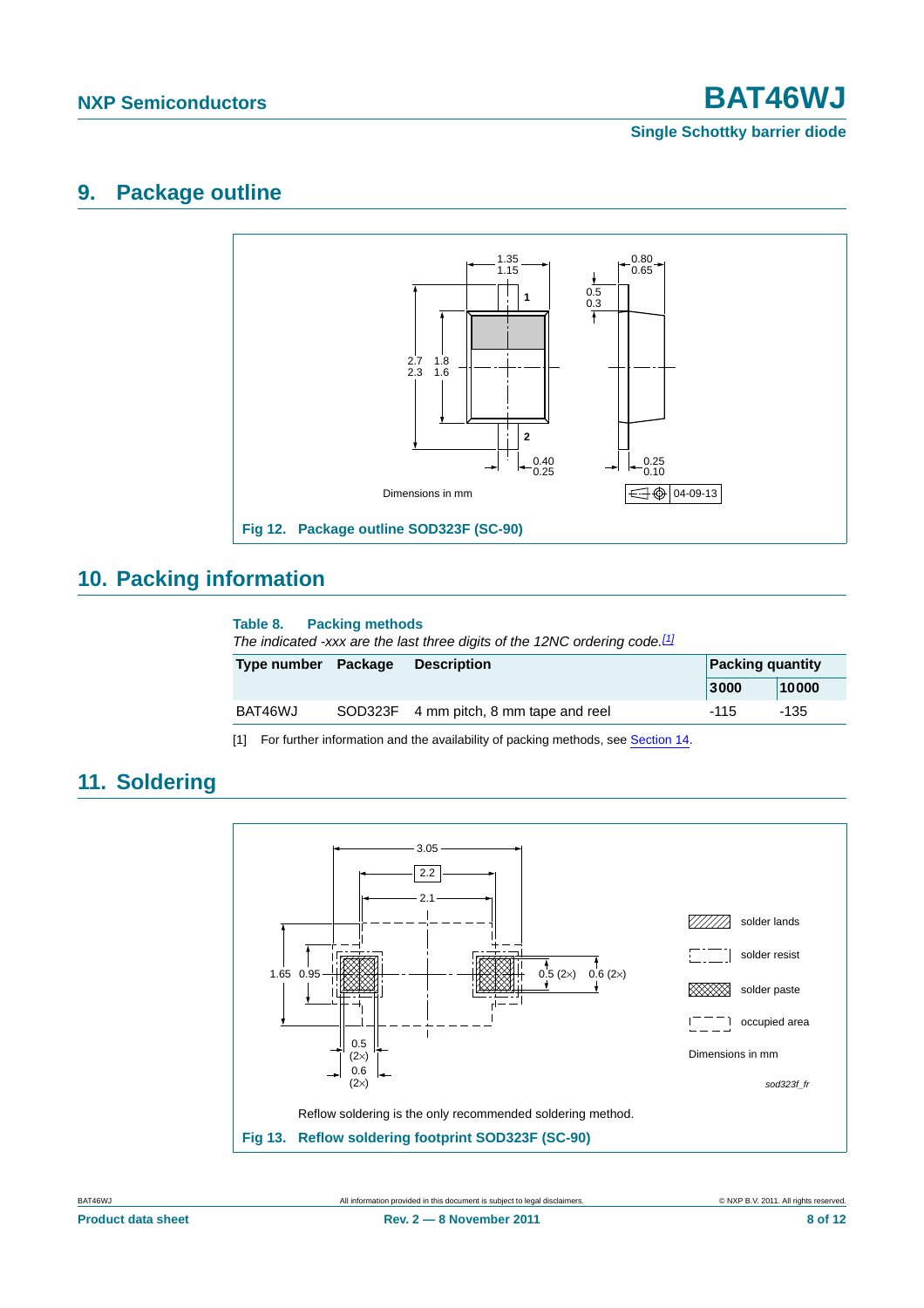# <span id="page-8-0"></span>**12. Revision history**

| <b>Revision history</b><br>Table 9. |              |                                                                                                                                                                                                |                          |                    |
|-------------------------------------|--------------|------------------------------------------------------------------------------------------------------------------------------------------------------------------------------------------------|--------------------------|--------------------|
| Document ID                         | Release date | Data sheet status                                                                                                                                                                              | <b>Change notice</b>     | <b>Supersedes</b>  |
| BAT46WJ v.2                         | 20111108     | Product data sheet                                                                                                                                                                             | $\overline{\phantom{a}}$ | <b>BAT46WJ v.1</b> |
| Modifications:                      |              | Table 7: unit for reverse current $I_R$ at $V_R$ = 50 V corrected to $\mu$ A<br>• Table 7: conditions of reverse voltage V <sub>R</sub> corrected<br>• Section 13 "Legal information": updated |                          |                    |
| BAT46WJ v.1                         | 20100728     | Product data sheet                                                                                                                                                                             | ۰                        | ۰                  |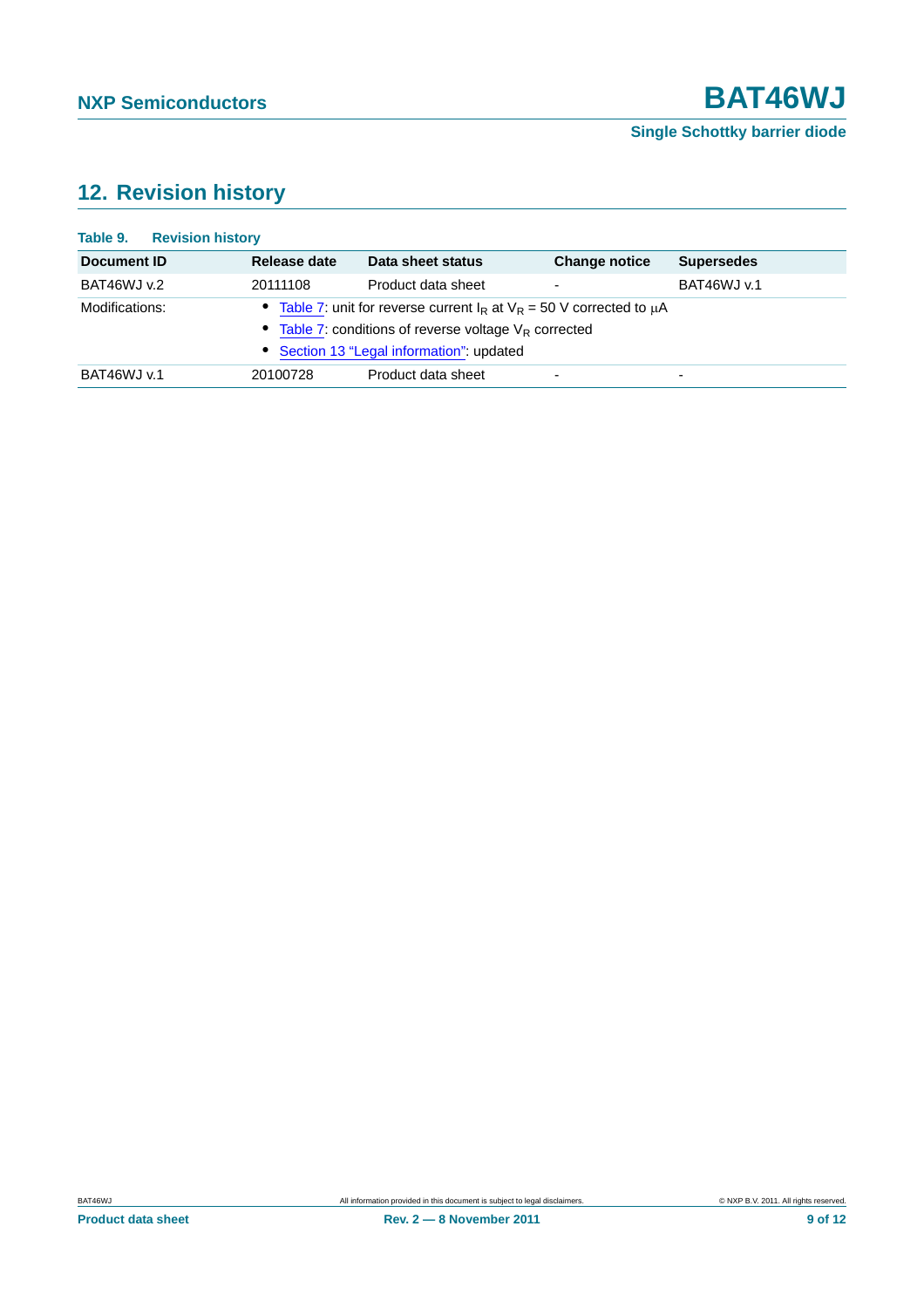## <span id="page-9-0"></span>**13. Legal information**

#### <span id="page-9-1"></span>**13.1 Data sheet status**

| Document status <sup>[1][2]</sup> | Product status <sup>[3]</sup> | <b>Definition</b>                                                                     |
|-----------------------------------|-------------------------------|---------------------------------------------------------------------------------------|
| Objective [short] data sheet      | Development                   | This document contains data from the objective specification for product development. |
| Preliminary [short] data sheet    | Qualification                 | This document contains data from the preliminary specification.                       |
| Product [short] data sheet        | Production                    | This document contains the product specification.                                     |

[1] Please consult the most recently issued document before initiating or completing a design.

[2] The term 'short data sheet' is explained in section "Definitions".

[3] The product status of device(s) described in this document may have changed since this document was published and may differ in case of multiple devices. The latest product status<br>information is available on the Intern

#### <span id="page-9-2"></span>**13.2 Definitions**

**Draft —** The document is a draft version only. The content is still under internal review and subject to formal approval, which may result in modifications or additions. NXP Semiconductors does not give any representations or warranties as to the accuracy or completeness of information included herein and shall have no liability for the consequences of use of such information.

**Short data sheet —** A short data sheet is an extract from a full data sheet with the same product type number(s) and title. A short data sheet is intended for quick reference only and should not be relied upon to contain detailed and full information. For detailed and full information see the relevant full data sheet, which is available on request via the local NXP Semiconductors sales office. In case of any inconsistency or conflict with the short data sheet, the full data sheet shall prevail.

**Product specification —** The information and data provided in a Product data sheet shall define the specification of the product as agreed between NXP Semiconductors and its customer, unless NXP Semiconductors and customer have explicitly agreed otherwise in writing. In no event however, shall an agreement be valid in which the NXP Semiconductors product is deemed to offer functions and qualities beyond those described in the Product data sheet.

#### <span id="page-9-3"></span>**13.3 Disclaimers**

**Limited warranty and liability —** Information in this document is believed to be accurate and reliable. However, NXP Semiconductors does not give any representations or warranties, expressed or implied, as to the accuracy or completeness of such information and shall have no liability for the consequences of use of such information.

In no event shall NXP Semiconductors be liable for any indirect, incidental, punitive, special or consequential damages (including - without limitation - lost profits, lost savings, business interruption, costs related to the removal or replacement of any products or rework charges) whether or not such damages are based on tort (including negligence), warranty, breach of contract or any other legal theory.

Notwithstanding any damages that customer might incur for any reason whatsoever, NXP Semiconductors' aggregate and cumulative liability towards customer for the products described herein shall be limited in accordance with the *Terms and conditions of commercial sale* of NXP Semiconductors.

**Right to make changes —** NXP Semiconductors reserves the right to make changes to information published in this document, including without limitation specifications and product descriptions, at any time and without notice. This document supersedes and replaces all information supplied prior to the publication hereof.

**Suitability for use —** NXP Semiconductors products are not designed, authorized or warranted to be suitable for use in life support, life-critical or safety-critical systems or equipment, nor in applications where failure or

malfunction of an NXP Semiconductors product can reasonably be expected to result in personal injury, death or severe property or environmental damage. NXP Semiconductors accepts no liability for inclusion and/or use of NXP Semiconductors products in such equipment or applications and therefore such inclusion and/or use is at the customer's own risk.

**Applications —** Applications that are described herein for any of these products are for illustrative purposes only. NXP Semiconductors makes no representation or warranty that such applications will be suitable for the specified use without further testing or modification.

Customers are responsible for the design and operation of their applications and products using NXP Semiconductors products, and NXP Semiconductors accepts no liability for any assistance with applications or customer product design. It is customer's sole responsibility to determine whether the NXP Semiconductors product is suitable and fit for the customer's applications and products planned, as well as for the planned application and use of customer's third party customer(s). Customers should provide appropriate design and operating safeguards to minimize the risks associated with their applications and products.

NXP Semiconductors does not accept any liability related to any default, damage, costs or problem which is based on any weakness or default in the customer's applications or products, or the application or use by customer's third party customer(s). Customer is responsible for doing all necessary testing for the customer's applications and products using NXP Semiconductors products in order to avoid a default of the applications and the products or of the application or use by customer's third party customer(s). NXP does not accept any liability in this respect.

**Limiting values —** Stress above one or more limiting values (as defined in the Absolute Maximum Ratings System of IEC 60134) will cause permanent damage to the device. Limiting values are stress ratings only and (proper) operation of the device at these or any other conditions above those given in the Recommended operating conditions section (if present) or the Characteristics sections of this document is not warranted. Constant or repeated exposure to limiting values will permanently and irreversibly affect the quality and reliability of the device.

**Terms and conditions of commercial sale —** NXP Semiconductors products are sold subject to the general terms and conditions of commercial sale, as published at<http://www.nxp.com/profile/terms>, unless otherwise agreed in a valid written individual agreement. In case an individual agreement is concluded only the terms and conditions of the respective agreement shall apply. NXP Semiconductors hereby expressly objects to applying the customer's general terms and conditions with regard to the purchase of NXP Semiconductors products by customer.

**No offer to sell or license —** Nothing in this document may be interpreted or construed as an offer to sell products that is open for acceptance or the grant, conveyance or implication of any license under any copyrights, patents or other industrial or intellectual property rights.

**Export control —** This document as well as the item(s) described herein may be subject to export control regulations. Export might require a prior authorization from competent authorities.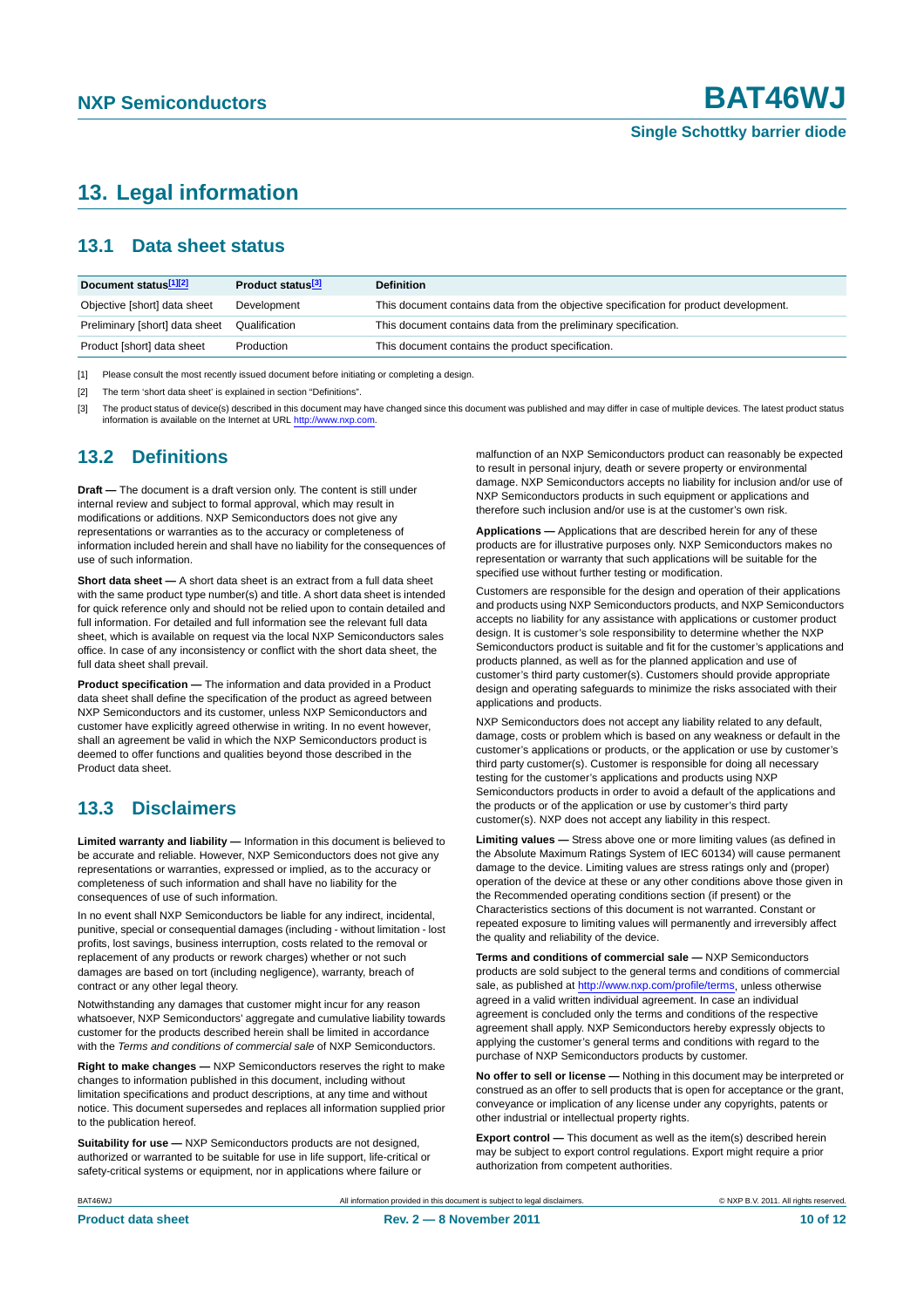#### **Single Schottky barrier diode**

Notice: All referenced brands, product names, service names and trademarks

<span id="page-10-1"></span>**13.4 Trademarks**

are the property of their respective owners.

**Quick reference data —** The Quick reference data is an extract of the product data given in the Limiting values and Characteristics sections of this document, and as such is not complete, exhaustive or legally binding.

## <span id="page-10-0"></span>**14. Contact information**

For more information, please visit: **http://www.nxp.com**

For sales office addresses, please send an email to: **salesaddresses@nxp.com**